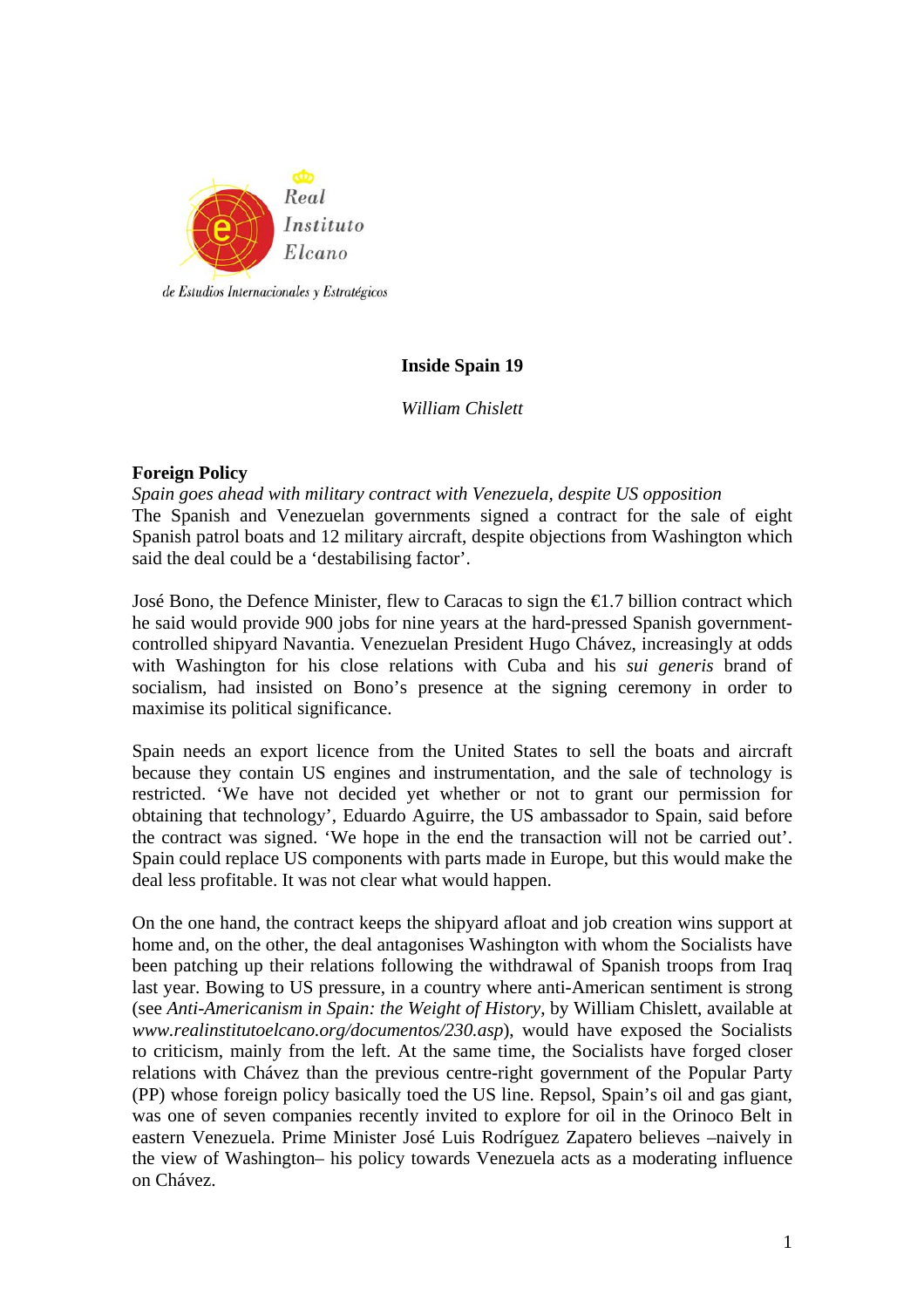Bono said the contract respected EU rules and did not involve offensive weapons. The boats and aircraft would be used to combat terrorism and drug trafficking. Furthermore, he said, Chávez had been democratically elected, unlike Fidel Castro in Cuba or Augusto Pinochet in Chile. His remark about Castro annoyed Havana, with whom the Socialists have also established closer relations, and led to Spain's ambassador there being summoned to the Cuban Foreign Ministry for a formal protest.

The PP, which had sold guns, grenades and anti-riot gear to Venezuela, said the contract was a 'monstrous error'.

#### *Spain and China in strategic alliance agreement*

Spain and China signed a strategic alliance agreement during the visit of President Hu Jintao. The alliance gives Spain the level of privileged relations with China previously only enjoyed by the UK, Germany, France and Canada. Of the four countries, Spain's trade with and investment in China is the lowest.

The agreement covers 12 areas of economic collaboration, including telecoms, renewable energy and financial services. The two countries also signed agreements on extradition, repatriation of prisoners, language learning and cultural centres. Spain also reaffirmed its support for negotiations with the EU to lift the embargo for EU arms sales to China, a move opposed by the US. The issue of human rights in China was briefly discussed, but did not figure prominently in Madrid's agenda.

Spain was one of three EU countries which Hu visited. The others were the UK and Germany. Spain's trade deficit with China in 2004 was €7.3 billion. The largest Spanish investment in China is that of Telefónica, the telecoms giant, which bought 3% of China Netcom Group Corp., China's second-largest fixed-line phone company, in June and is to lift it to 9.9% at an additional cost of around US\$540 million.

The two companies' strategic alliance covers cooperation in a number of areas including international business, provision of telecoms services in southern China and the development of call centres and technology purchasing.

#### *Chirac backs Zapatero's bid to continue to receive net EU funds*

France threw its weight behind Spain's bid to remain a net recipient of EU funds during the 2007-13 budgetary period when Jacques Chirac, the French President, and Jose Luis Rodríguez Zapatero, Spain's Prime Minister, met in Paris. The budget is on the negotiating table but it is by no means certain a deal will be struck at the nail-biting December 15 summit at the end of the UK's presidency of the Union.

Rodríguez Zapatero refuses to accept a 'brutal' fall in the funds that Spain receives. The country is the largest recipient in absolute terms (they represent around 0.8% of GDP a year).

As the main beneficiaries of the Common Agricultural Policy (CAP), Rodríguez Zapatero and Jacques Chirac, the French President, are also opposed to cutting CAP funds and are demanding changes to Britain's rebate.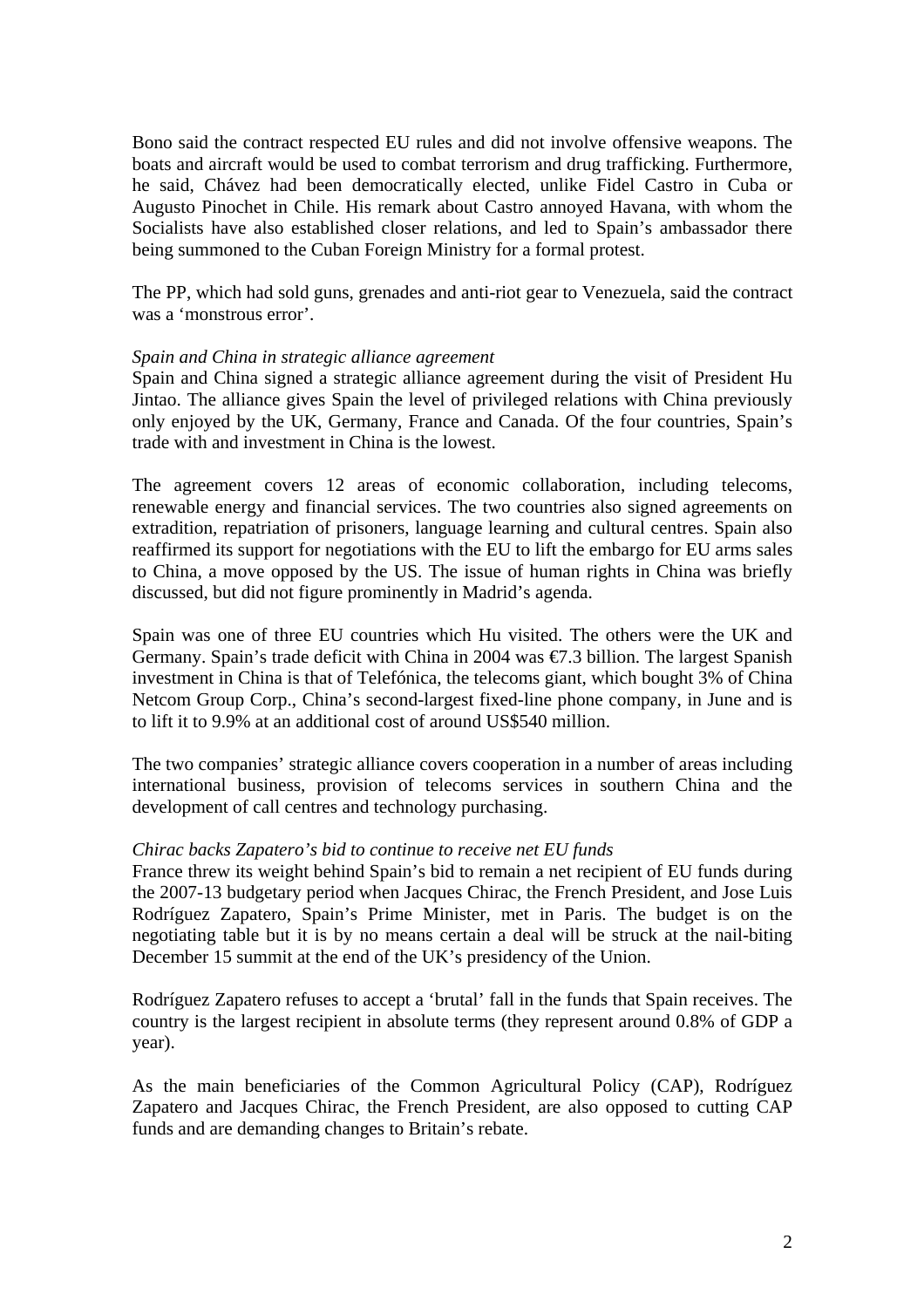France and Spain agreed to establish a defence and security council along the lines of the ones that Paris already has with Germany and the UK. It will meet once a year.

# *CIA flights using Spanish airports 'did not break the law'*

The Spanish government, responding to reports that CIA planes transporting suspected Islamic terrorists had made stopovers in Spain, said it was convinced the American aircraft had broken no law. A Spanish judge is investigating reports that at least 10 CIA flights made stopovers in Mallorca. Other aircraft used Tenerife airport.

'The government is convinced, based on the result of the investigation carried out, that all the stops made in the framework of the Defence Cooperation Agreement between Spain and the United States, as well as stops by civilian planes, were made in accordance with the law', Miguel Ángel Moratinos, the Foreign Minister, told a parliamentary committee. He did not elaborate on the purpose of these flights. However, he said the government would step up checks on civilian planes that flew over or stopped in Spanish territory to make sure they were 'exclusively civilian' flights.

In the wake of 9/11, the previous centre-right PP government, which, unlike the Socialists, supported the invasion of Iraq, made the rules for US flights over Spain or making stopovers more flexible as of 2002. These rules are still in force. The previous system of authorisation on a case-by-case basis was replaced by one of blanket clearance for periods of three months.

The Council of Europe, which is investigating the alleged existence of secret CIA prisons in Poland and Rumania, asked the EU's satellite centre outside Madrid to hand over photographs taken from the air over the last three years.

# *First high-level group meeting of 'alliance of civilisations'*

Spain and Turkey launched the 'alliance of civilisations' initiative with the first meeting of the high-level group charged with drawing up a report on ways to bridge the Christian and Muslim worlds and combat radical Islam.

Prime Minister José Luis Rodríguez Zapatero and his Turkish counterpart, Recep Tayip Erdogan, formally launched the initiative, proposed by Zapatero a year ago and backed by the United Nations, at a meeting in Mallorca. The high-level group also includes former Iranian President Mohammad Khatamei, South African Nobel Peace Prizewinner Archbishop Desmond Tutu, Andre Azoulay, aide to Morocco's King Mohamed VI, former French Foreign Minister Hubert Vedrine and outgoing Inter-American Development Bank head Enrique Iglesias.

# **Domestic Scene**

# *National parliament agrees to study Catalan autonomy charter proposal*

The Spanish parliament agreed to study the Catalan charter for greater autonomy, but Socialist Prime Minister Rodríguez Zapatero said it would not be approved unless substantial amendments were made to it. MPs voted by 197 to 146 to study the project.

The 'no' votes came from the centre-right PP which vehemently opposes the charter which contentiously calls Catalonia a nation. It sets out proposals for wider powers in taxes, social security and Catalonia's judicial system, as well as controlling the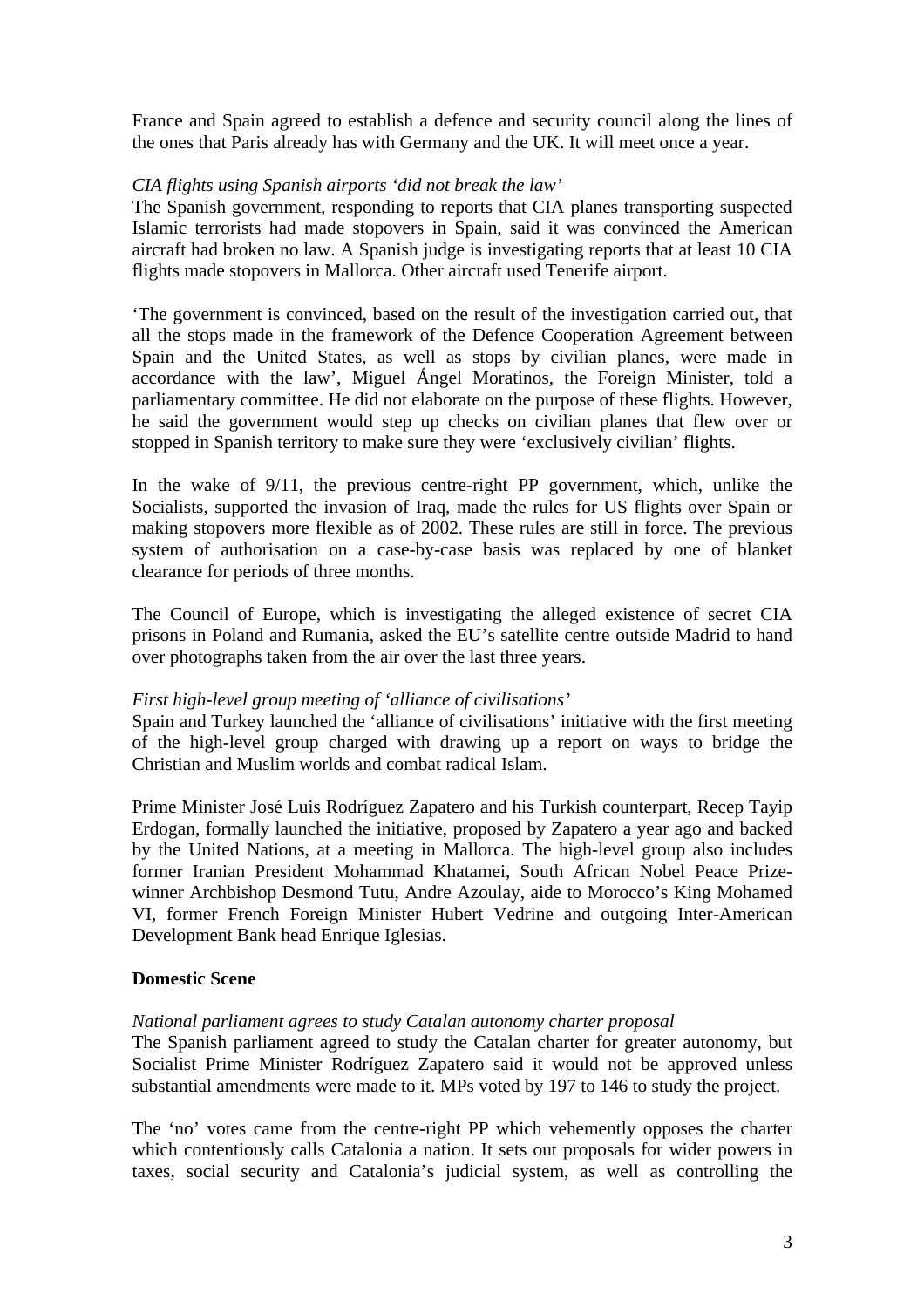regulation and supervision of financial markets, energy, infrastructure and telecommunications.

Mariano Rajoy, the PP leader, said Rodríguez Zapatero's willingness to cede greater autonomy to Catalonia was the price he had to pay for continuing to govern. The new charter was presented by the Catalan Republican Left party (ERC), whose eight seats in the national parliament give the Socialists a working majority, the Catalan Socialist Party (PSC), which rules the region, and the centre-right nationalist Convergence and Union (CiU), which ruled the region for 23 years.

The PP won 9.7 million votes in the 2004 general election (compared with the Socialists' 11 million) and thus has the power to mobilise a lot of opposition outside parliament. It wants a referendum on the issue. Rajoy said the PP would not participate in negotiating the charter clause by clause and would only cooperate if there was a global agreement first on how far the new Catalan autonomy charter could go and a consensus on what needed to be reformed. This will not happen as the differences are too great. Equally, the PP is against reforming the Senate and turning it into a body that represents the 17 regions unless there is a deal on the Catalan charter.

The plan has also split the Socialists. Alfonso Guerra, a former Deputy Prime Minister and head of the Constitutional Commission in the parliament entrusted with studying the Catalan plan, said the financial part of the new charter was not in line with the constitution and the plan needed the widest support.

Apart from the PP's opposition, the Catalan charter was received much more cordially than the Basque plan for an 'associated free state' with the rest of Spain which was rejected as soon as it was presented to the national parliament earlier this year (see *Inside Spain*, Newsletter 10, February 7, 2005). The cordial spirit, however, is not expected to endure once hard bargaining begins. All three parties have rejected, in discreet conversations, the proposed alternative wording for 'nation' of 'national identity'.

# *Catholic Church heads protests against education reforms*

Hundreds of thousands of Spaniards, backed by the Catholic Church, protested in Madrid at the government's education bill proposal. The most controversial point for the Church is that religious education in state schools would no longer be a subject with an exam and count towards the school leaving certificate.

The march was organised by the Episcopal Conference, the centre-right PP and Catholic family associations. The Church's influence in education has long been a contentious issue between the left and right in Spain, particularly during the 1931-36 Republic and the 1936-39 Civil War, when anti-clerical anarchists on the Republican side burned churches and killed priests, and those on the Nationalist side were given the Church's blessing for supporting General Franco and his 'crusade'. The Church was rewarded for supporting the winning side with a privileged situation during Franco's 1939-75 regime, and today still enjoys some of those privileges. It has been on the offensive against the Socialists since the government legalised same-sex marriages earlier this year.

State schools and those that receive government subsidies and where the Church's influence is often strong, known as 'concertadas' (which take 1.5 million pupils), have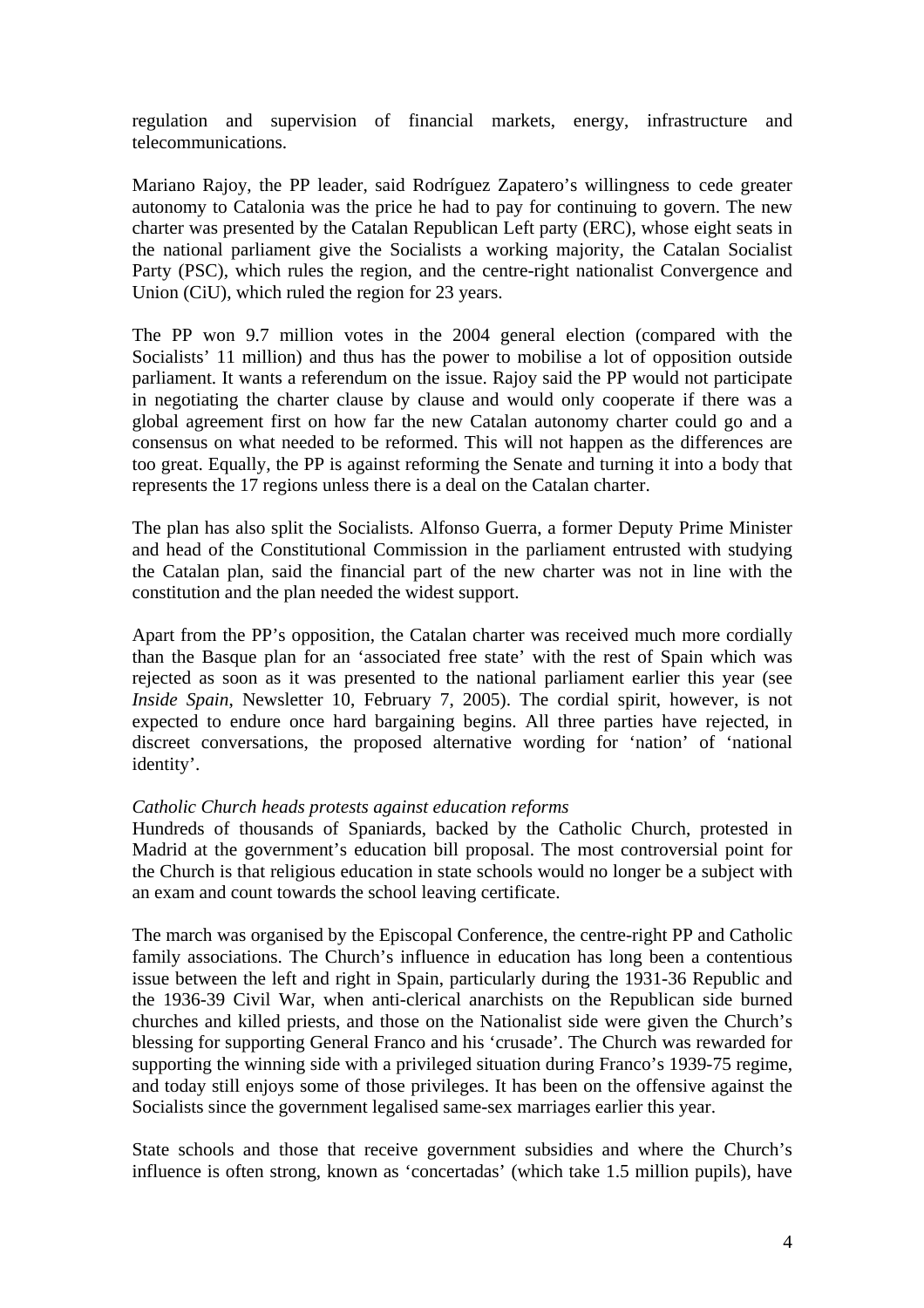to provide religious education classes but they are voluntary. By no longer having an exam on the subject the government is moving in line with Spain's increasingly secular society (and one where other religions, especially the Muslim faith, are rising because of the influx of North African immigrants), but the Catholic Church regards the move as devaluing the majority faith in Spain. It also wants those pupils who do not opt for religion classes to take a course called 'religious fact' or 'education for citizenry' which would also have an exam.

Although Spain has been a non-confessional state since the 1978 constitution, it is far from having a French-style secularism. The Catholic Church in Spain and Catholic schools officially receive more than  $\epsilon$ 3 billion a year from the government, the Church is exempt from VAT and other taxes and it has the right to appoint and dismiss teachers of religion whose salaries are paid by the state (and who can be fired for being divorced or for living with a partner). The Church is the only faith in Spain that receives money via taxpayers' annual declarations –since 1987, under the first Socialist government, there is a box in the form that can be ticked and a fixed proportion (0.52%) goes to the Church–. The proportion of taxpayers who tick the box has fallen from 40% at the beginning of the 1990s to 33% in 2004. On top of this global amount from taxpayers, the government adds its contribution. By European standards, this is a generous deal. Some bishops want the 'religious tax' raised to 0.8%.

Other points of conflict in the education bill include reforms regarding the repeating of courses, the establishment of minimum contents for all of Spain in the curriculum (it varies from region to region), the admission of pupils to state schools and the 'concertadas', the amount of subsidies for the 'concertadas' and the costs they can charge. In some areas of Spain, demand for the 'concertadas' is strong (the quality of their education is often better and they are nowhere near as expensive as wholly private schools) and there are unfilled places in state schools. In these cases, the government wants the state school places to be filled rather than subsidise the building of more 'concertadas'. The Church claims this contravenes freedom of choice.

The bill has also acted as a catalyst for a wider public debate on the deteriorating state of Spain's education. The country scores very badly in the PISA tables (see *Inside Spain*, Newsletter 9, January 12, 2005), and one in every three students drop out of upper secondary education. While most other countries are reducing the drop-out rate, Spain's has been rising. Almost every government in the past 30 years has tinkered around with the education system, but has been unable to reverse this worrying trend.

The PP's identification with the Church's cause moved it away from the centre ground that it claims to represent.

# *Mega trial of 56 suspected Eta members and collaborators begins, 10 Islamic radicals arrested*

Fifty-six people appeared before a court in Madrid in the largest ever trial related to the Basque separatist terrorist organisation Eta.

The government has offered to hold talks with Eta but only if it first lays down its arms. Eta has murdered more than 800 people since it began to fight for an independent Basque nation almost 40 years ago.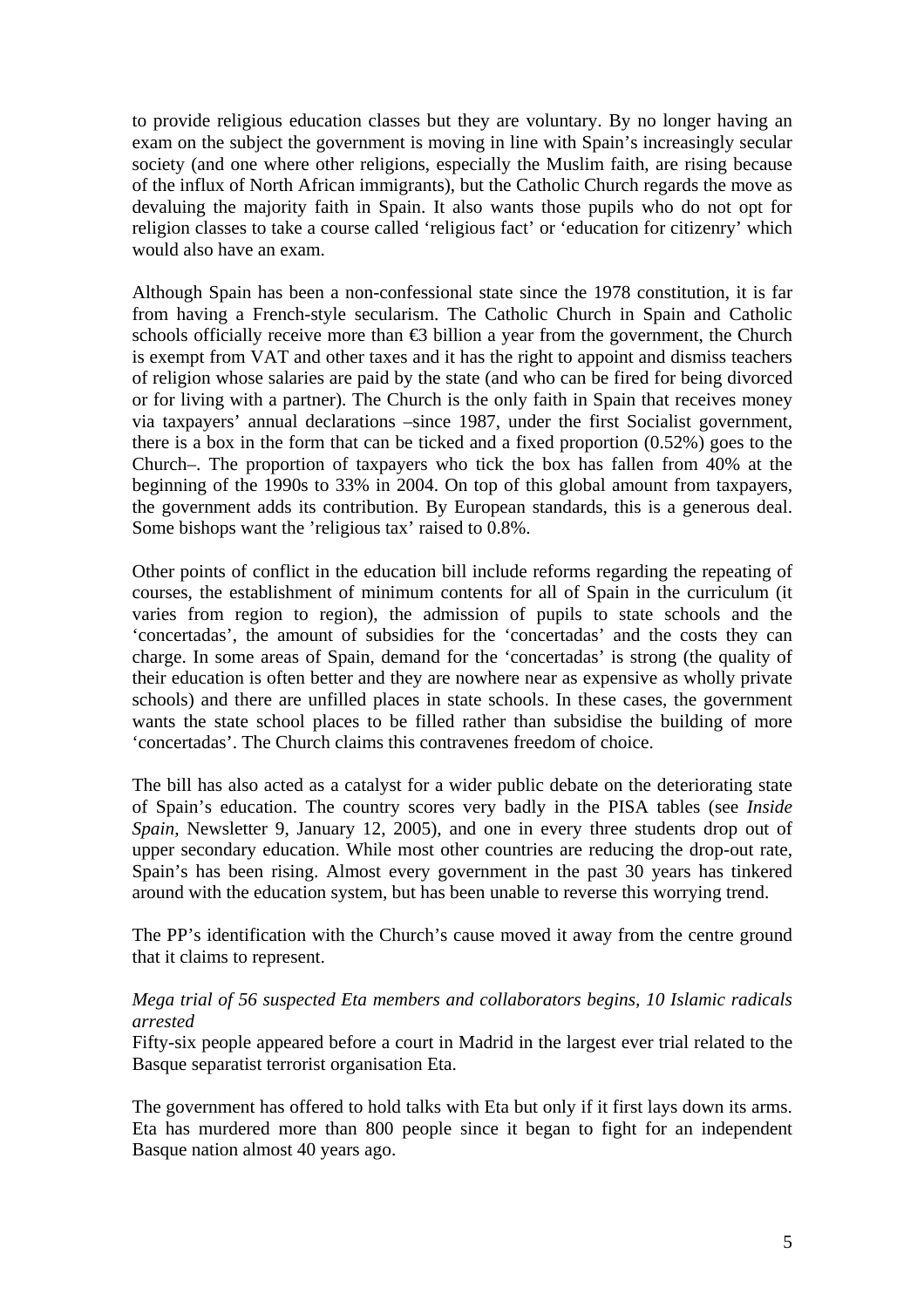Meanwhile, Spanish police arrested 10 people suspected of setting up a support network for an Islamic extremist group thought to be linked to al-Qaeda. They are accused of giving logistical support and finance to the Algerian-based Salafist Group for Preaching and Combat.

*King Juan Carlos scores high in poll to mark 30th anniversary of Franco's death*  An opinion poll carried out to mark the 30<sup>th</sup> anniversary of the death of General Franco showed that 79% of respondents believe King Juan Carlos has done a good or very good job (84% in 2000 when he celebrated his  $25<sup>th</sup>$  anniversary as king).

The Crown scored the highest mark in the poll in *El País*, the leading daily, among 10 institutions including the media, political parties and trade unions. Magistrates scored the lowest mark, probably because of the snail's pace at which the judiciary moves and the enormous backlog of cases.

Another poll, in *El Mundo*, however, showed that republican sentiment is on the rise. It suggested that almost a quarter of Spaniards considered themselves republicans. A 50% increase in declared republicans over five years was the result of a surge in the number of 18 to 29-year-olds who wanted to scrap the monarchy.

The anniversary of the death of Franco, whose dictatorship lasted from 1939 to 1975, drew a couple of hundred right-wing demonstrators who yelled slogans against Spain's democracy. Spain's economic progress since the restoration of democracy has been remarkable (see Figure 1).

#### **Figure 1. Spain's Transformation, 1975-2005**

|                                                          | 1975 | 2005   |
|----------------------------------------------------------|------|--------|
| Number of cars (million)                                 | 7.0  | 26.4   |
| Per capita GDP (current euros)                           | 917  | 19.456 |
| Unemployment rate (%)                                    | 4.4  | 9.3    |
| Inflation (%)                                            | 14.1 | 3.7    |
| $(4)$ End of 2004: $(2)$ line 2005: $(2)$ Contember 2005 |      |        |

(1) End of 2004; (2) June 2005; (3) September 2005. Source: National Statistics Office.

# **The Economy**

# *Gas Natural and Endesa merger moves a step forward*

The European Commission ceded anti-trust powers to Spain's competition authorities in Gas Natural's  $\epsilon$ 2.5 billion hostile take-over bid for Endesa, the largest electricity generator. The ruling was a victory for Gas Natural as Endesa had asked Brussels and not its government to decide whether the take-over distorted competition in Spain's electricity and gas markets. Endesa appealed against the decision.

The Commission referred the case to Spain because neither of the two companies reports more than a third of its European turnover outside Spain, the threshold above which a take-over has to be scrutinised by Brussels. Gas Natural accused Endesa of inflating its non-Spanish revenues through unaudited sales figures restated in accordance with new international accounting standards.

The debate about the proposed take-over has become increasingly acrimonious. The centre-right PP accused José Manuel Durão Barroso, the President of the European Commission, and José Luis Rodríguez Zapatero, Spain's Prime Minister, of striking a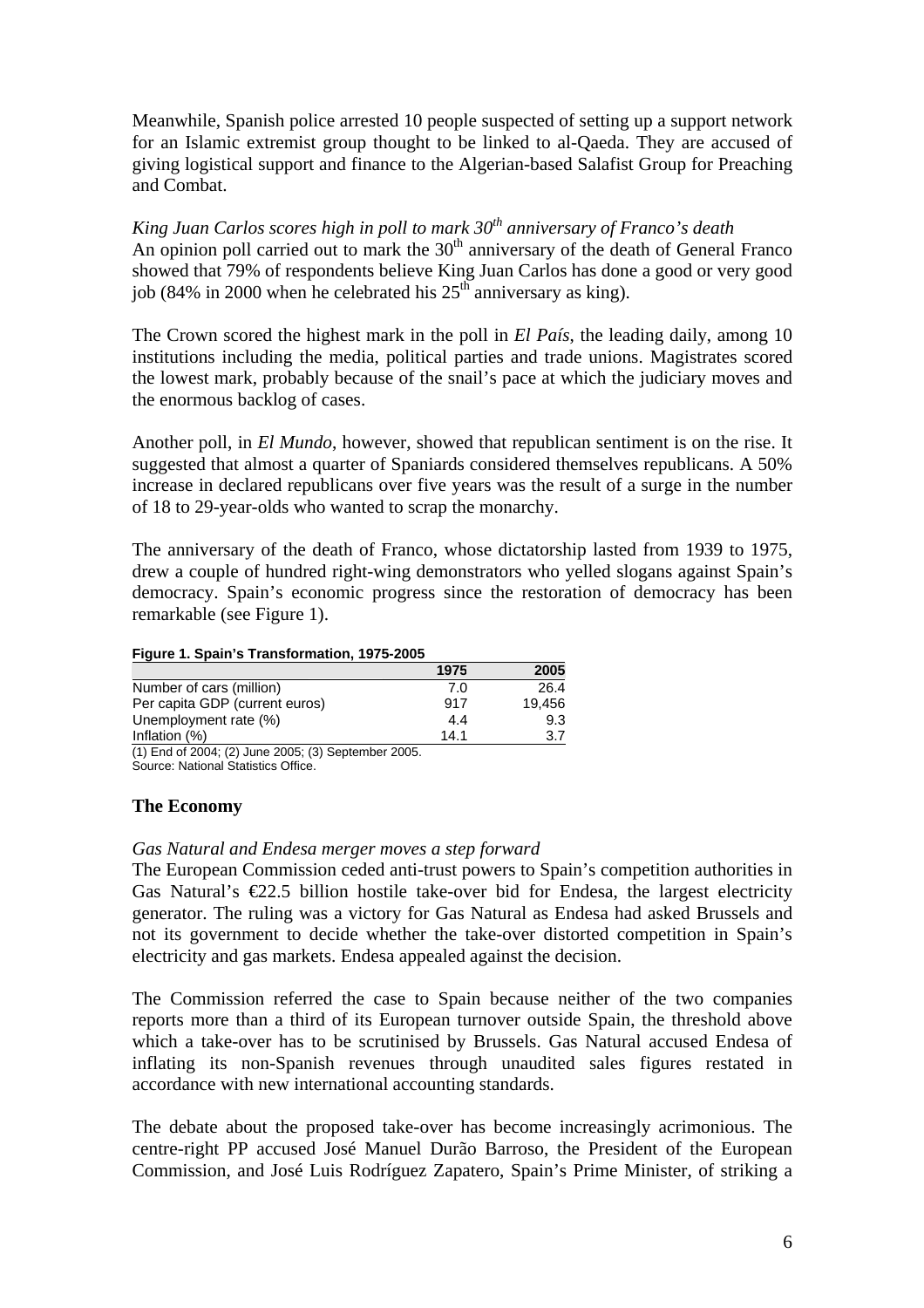deal under which the Commission agreed to allow Madrid to take the decision in return for Rodríguez Zapatero dropping his demands for a continuation of the large volume of EU funds in the 2007-13 budgetary period. Both Durão Barroso and Rodríguez Zapatero, who met on a Sunday afternoon in Madrid, denied this vehemently.

Spain's National Energy Commission has approved the deal, but some concerns have been expressed. A report prepared by the Spanish Finance Ministry for the competition board said the Gas Natural-Iberdrola side agreement, under which Gas Natural would sell Iberdrola  $\oplus$  billion of assets, should be examined separately, as it had its own impact on competition in the energy markets. This raised questions as to whether Iberdrola would be able to raise enough money to honour the  $\epsilon/7.8$  billion cash portion of the deal. Gas Natural said it could raise the money.

The board must rule on the take-over by early January.

# *Government to get rid of its 'golden shares'*

The government bowed to pressure from the European Commission and agreed to scrap the 'golden shares' that protected four privatised companies from foreign take-overs. The companies are the dominant players in their respective sectors: Telefónica (telecoms), Repsol (oil and gas), Iberia (airlines) and Endesa (electricity).

The 'golden shares' gave the government an effective veto over the sale of more than 10% of these companies. They were due to be cancelled in 2006 for Repsol and Iberia and in 2007 for Telefónica and Endesa.

Previous governments and the current administration never used this prerogative, but its existence, justified on the grounds that the companies controlled strategic assets, deterred foreign predators. Spain is not alone among EU countries in having 'golden shares'.

# *Corporate income tax rate to be cut*

Spain will lower its corporate income tax rate from 35% to 30%. No date was given but it is expected to become effective as of 2007. Spain's rate is among the highest in the European Union and a reduction would make the country more attractive for foreign investment (see Figure 2).

| Germany              | 25.0 |
|----------------------|------|
| France               | 35.4 |
| Spain                | 35.0 |
| Italy                | 33.0 |
| United Kingdom       | 30.0 |
| Sweden               | 28.0 |
| <b>United States</b> | 28.0 |
| Czech Republic       | 26.0 |
| Finland              | 26.0 |
| Poland               | 19.0 |
| (*) In 2005.         |      |

|  | Figure 2. Average Corporate Income Tax Rates (%)* |  |  |
|--|---------------------------------------------------|--|--|
|  |                                                   |  |  |

Source: PricewaterhouseCoopers.

The rate for small and medium-sized companies would be reduced from 30% to 25% for the first  $\bigoplus$  20,000 of profits and then 30% for the rest.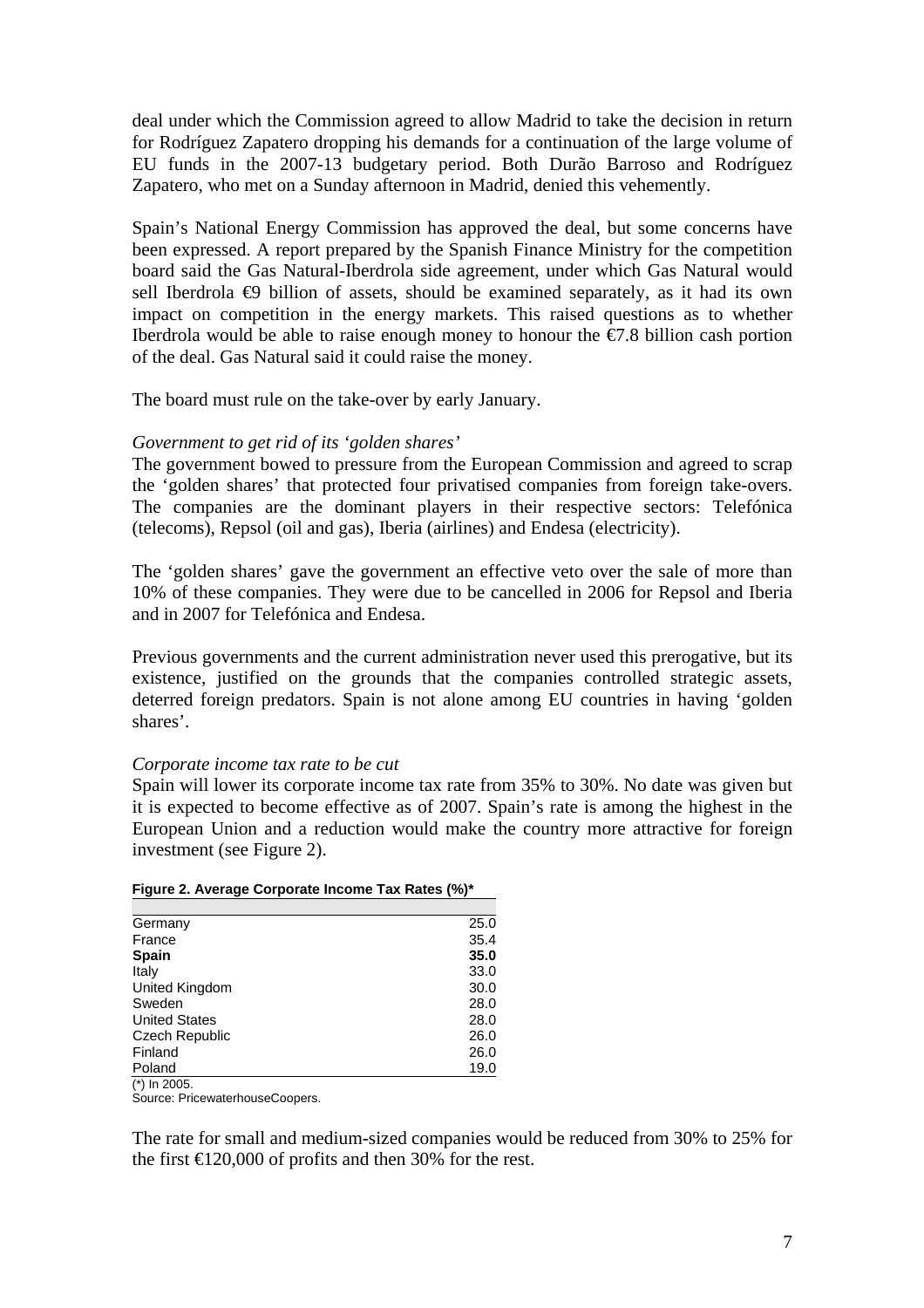#### *CAF wins high-speed train contract in Turkey*

CAF, the Spanish rail engineering company, has won a  $\in$  180 million contract to supply 10 high-speed trains to Turkey, for use on the future Ankara to Istanbul line. The contract is the first won by any Spanish company for the design and construction of high-speed trains in a foreign country.

#### *Coal strike ends with deal*

Miners ended a five-day strike after the government yielded to demands on early retirement. They will be able to continue to retire in their early 40s as opposed to 45, the limit which the government wanted as of 2008. Unions agreed to the plan to reduce the number of miners by one third to 5,800 by 2012.

#### *Government seeks to extend retirement age*

The government's proposed reform of the social security system includes extending the minimum early retirement age from 60 to 61 and providing incentives for workers who carry on after the age of 65.

#### *Spain achieves second largest rise in employment rate in OECD*

Spain's employment rate, which shows a country's ability to put its working-age population to work, rose from 32% in 1990 to 49% in 2004, the second-largest rise among OECD countries after Ireland, but it is still below the averages for the EU-15 and for the OECD as a whole (see Figure 3).

| <b>Country</b>       | 1990 | 2004 |
|----------------------|------|------|
| France               | 50.9 | 56.9 |
| Germany              | 52.2 | 59.9 |
| Ireland              | 36.6 | 55.8 |
| Italy                | 36.2 | 45.2 |
| Japan                | 55.8 | 57.4 |
| Poland               | 53.1 | 46.4 |
| Portugal             | 55.4 | 61.7 |
| <b>Spain</b>         | 31.8 | 49.0 |
| United Kingdom       | 62.8 | 66.6 |
| <b>United States</b> | 64.0 | 65.4 |
| EU-15                | 48.7 | 57.1 |
| <b>Total OECD</b>    | 52.5 | 55.8 |

**Figure 3. Employment Rate of Selected OECD Countries (%)\*** 

 $(*)$  The employment rate is calculated by dividing the number of persons aged 15 to 64 in employment by the total population of the same age group. Source: OECD.

Nevertheless, this is quite an achievement as the country's population rose from just over 39 million to 44 million during this period, largely due to Latin American and North African immigrants, and the unemployment rate dropped from a peak of 20% in 1994 to 11% in 2004. The sharp fall in unemployment is due to a rapidly growing economy –at a consistently higher pace than the EU almost every year since 1990– and the very widespread use of temporary contracts (one in every three of salaried workers).

# *Population continues to rise*

Spain's population officially stood at 44.1 million at the beginning of 2005, 910,846 more than a year earlier and the largest annual increase (see Figure 4). Such growth is unusual in developed countries and is largely due to immigrants. The foreign-born population accounted for 8.4% of the total.